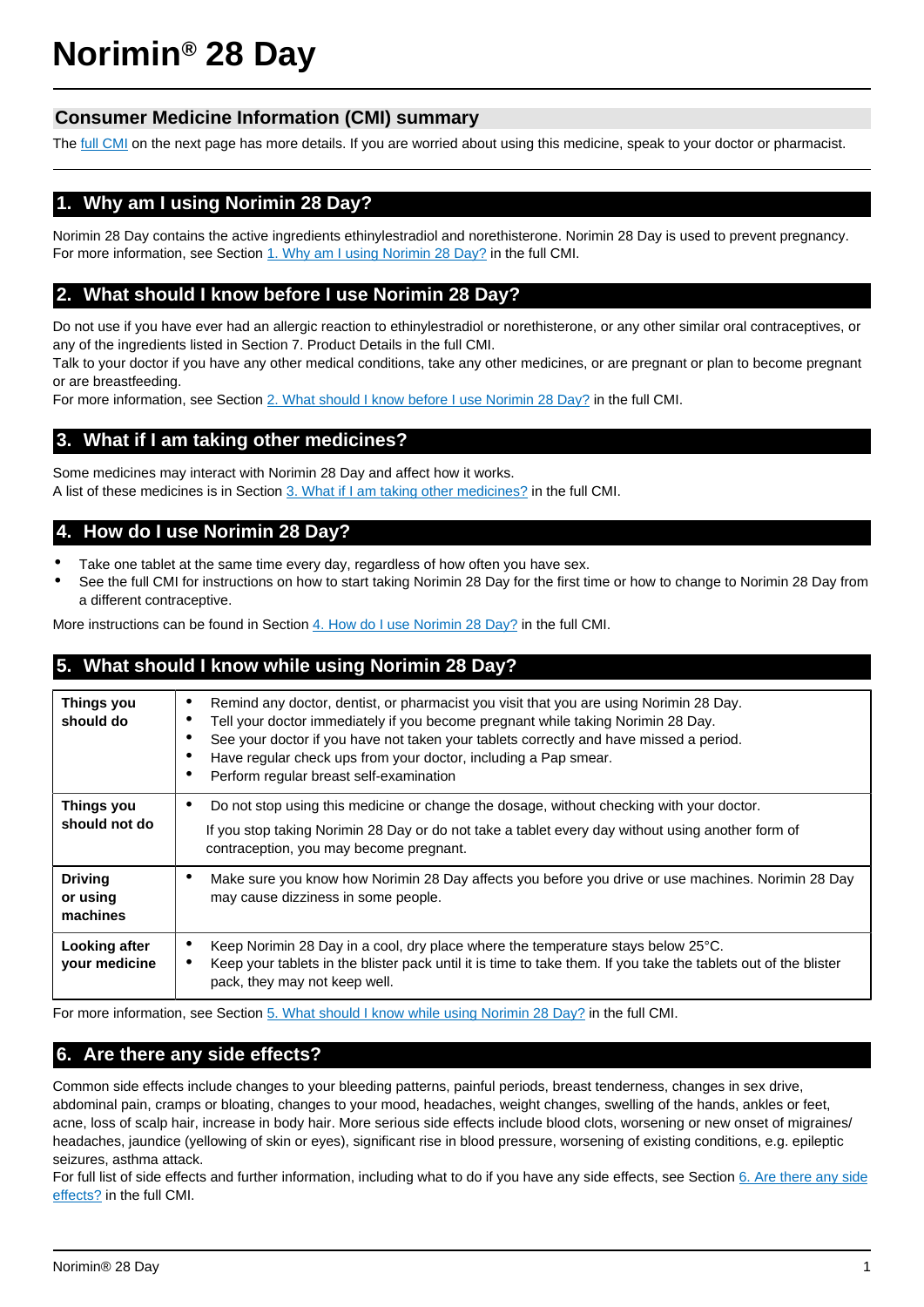# <span id="page-1-0"></span>**Norimin® 28 Day**

**Active ingredient(s):** ethinylestradiol and norethisterone

# **Consumer Medicine Information (CMI)**

This leaflet provides important information about using Norimin 28 Day. **You should also speak to your doctor or pharmacist if you would like further information or if you have any concerns or questions about using Norimin 28 Day.**

## **Where to find information in this leaflet:**

- [1. Why am I using Norimin 28 Day?](#page-1-1)
- [2. What should I know before I use Norimin 28 Day?](#page-1-2)
- [3. What if I am taking other medicines?](#page-2-0)
- [4. How do I use Norimin 28 Day?](#page-3-0)
- [5. What should I know while using Norimin 28 Day?](#page-4-0)
- [6. Are there any side effects?](#page-5-0)
- [7. Product details](#page-7-0)

# <span id="page-1-1"></span>**1. Why am I using Norimin 28 Day?**

**Norimin 28 Day contains the active ingredients ethinylestradiol (an oestrogen hormone) and norethisterone (a progestogen hormone).** Norimin 28 Day is a combined oral contraceptive, commonly known as a "birth control pill" or "the Pill".

Norimin 28 Day is used to prevent you from becoming pregnant in several ways, if taken correctly:

- By preventing ovulation (the release of an egg from the ovary) during each menstrual cycle.
- It changes the cervical mucus consistency making it difficult for the sperm to reach the egg.
- It changes the lining of the uterus making it less suitable for implantation.

Your doctor may have prescribed Norimin 28 Day for another reason.

Ask your doctor if you have any questions about why Norimin 28 Day has been prescribed for you.

# <span id="page-1-2"></span>**2. What should I know before I use Norimin 28 Day?**

#### **Warnings**

#### **Do not use Norimin 28 Day if:**

1. You are allergic to ethinylestradiol or norethisterone, or any other similar medicines (such as other oral contraceptives) or any of the ingredients listed at the end of this leaflet.

Some of the symptoms of an allergic reaction may include:

- Shortness of breath
- Wheezing or difficulty breathing
- Swelling of the face, lips, tongue or other parts of the body
- Rash, itching or hives on the skin.
- Always check the ingredients to make sure you can use this medicine.
- 2. You have, or have had a blood clot in the:
- legs (deep vein thrombosis (DVT)), or lungs (pulmonary embolism (PE)) and you are currently taking an anticoagulant medicine
- heart (heart attack)
- brain (stroke)
- other parts of the body
- 3. You are at increased risk of a blood clot in the legs (DVT) or lungs (PE) due to any of the following:
- A family history of blood clots (DVT or PE) or you have been advised that you have an increased risk of blood clots.
- Prolonged immobilisation, major surgery, any surgery to the legs or pelvis, neurosurgery, or major trauma.
- Biochemical factors, such as Activated Protein C resistance (including Factor V Leiden), antithrombin-III deficiency, protein C deficiency, protein S deficiency.
- Cancer, systemic lupus erythematosus (SLE), haemolytic uraemic syndrome (HUS) (a disorder of blood coagulation causing failure of the kidneys), chronic inflammatory bowel disease (e.g. Crohn's disease or ulcerative colitis).
- Sickle cell disease
- Obesity, age above 35 years, high cholesterol
- Smoking, particularly if you are a heavy smoker (15 or more cigarettes per day).
- **Pregnancy**
- Planned long-haul travel (greater than 4 hours).
- 4. You have, or have had, blood clots in the arteries (known as arterial thromboembolism (ATE)). Examples of these include:
- Stroke
- Angina (chest pain)
- Transient ischaemic attack or "mini stroke"
- 5. You are at increased risk of ATE, including:
- A family history of ATE or you have been advised that you have an increased risk of ATE
- Multiple risk factors for ATE or a serious risk factor for ATE that include:
	- o Uncontrolled high blood pressure
	- o Diabetes with blood vessel damage
	- o Severe lipid disease (high levels of fatty substances in the blood)
	- o Sickle cell anaemia
	- o History of migraine, accompanied by blurred vision, difficulty in speaking, muscle weakness, or increased sensitivity to light, sound, or noise
- 6. You have any of the following conditions:
- Disease in any blood vessel(s)
- Inflammation of the pancreas which is associated with very high blood levels of triglycerides (fatty substances).
- Liver disease (including tumours of any type), a history of jaundice or cholestatic jaundice of pregnancy, or severe generalised itch in the body during pregnancy, Dubin-Johnson Syndrome or Rotor Syndrome.
- Cancer or suspected cancer of the breast or sex organs (e.g. cervix, vagina, ovaries, endometrium, womb) and known or suspected oestrogen-dependent tumours.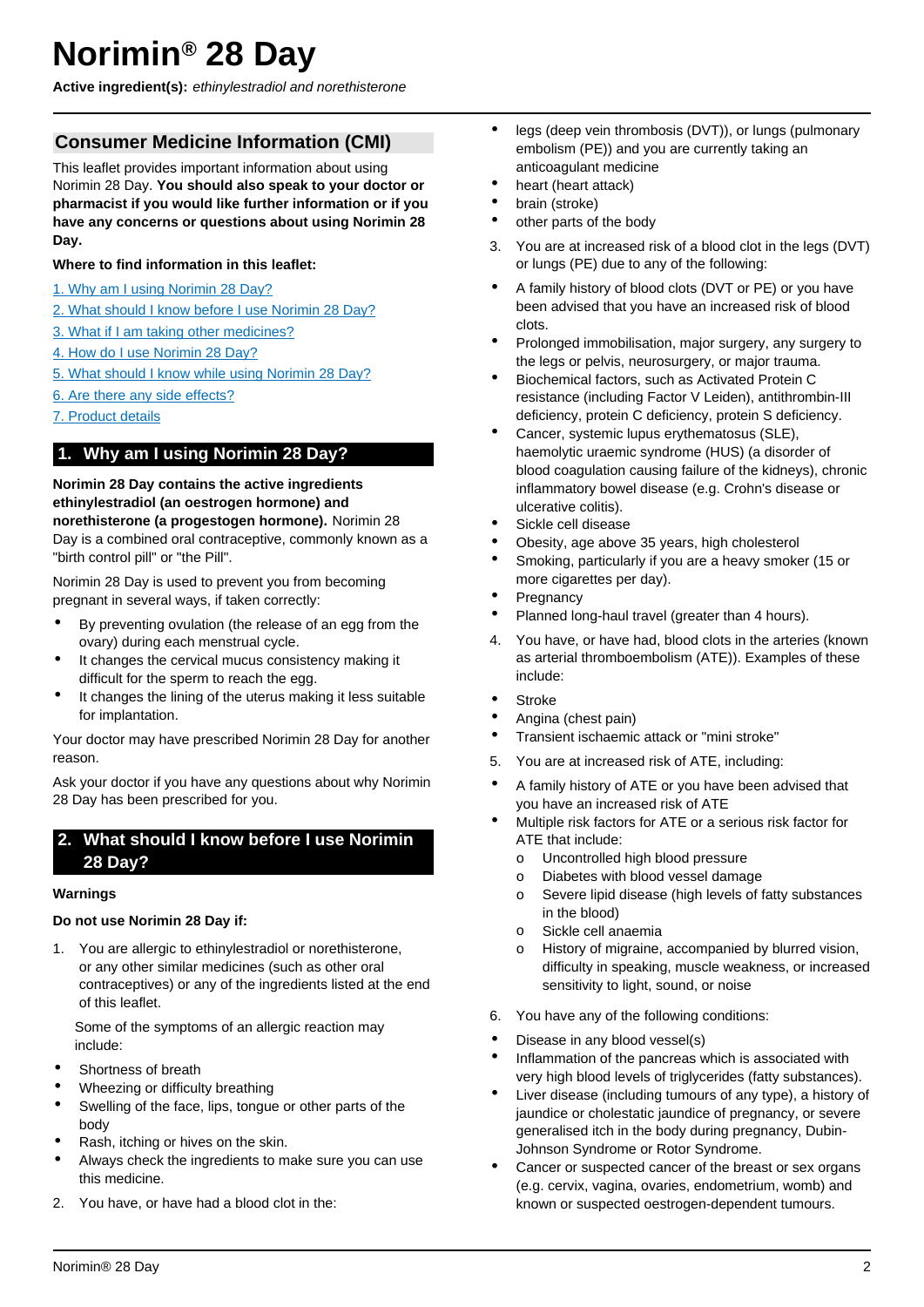- Vaginal bleeding, the cause of which is unknown
- A family history of breast nodules, fibrocystic disease or have had an abnormal mammograph.
- A history of herpes of pregnancy
- Otosclerosis (an ear disorder) which worsened in past pregnancies.
- 7. You are pregnant or you think you are pregnant. Pregnancy must be excluded before you start taking Norimin 28 Day.
- 8. You are taking anti-viral hepatitis C virus (HCV) medicinal products containing ombitasvir/paritaprevir/ ritonavir and dasabuvir with or without ribavirin.

If you are not sure about your anti-HCV medication, tell your doctor.

## **Check with your doctor if you:**

- Take any medicines for any other condition
- Have any other medical conditions or health problems, such as:
	- o Heart disease including heart valve disorders or certain heart rhythm disorders
	- o High blood pressure
	- o High cholesterol
	- o Hepatitis C
	- o Diabetes
	- o Migraine or other headaches
	- o Hyperhomocysteinemia
	- o Breast lumps, abnormal breast X-ray or mammogram
	- o Gallbladder disease
	- o Liver, kidney or heart disease
	- o Epilepsy
	- o Asthma
	- o Experience a change in vision or intolerance to your contact lenses. Your doctor may refer you to an eye specialist
	- o Depression
	- o Hereditary angioedema (swelling of the face, lips, mouth, tongue or throat).

If you have any of these conditions you should have regular check-ups with your doctor to make sure that taking Norimin 28 Day is not making the conditions worse.

- Are 35 years of age or are overweight.
- Are intolerant to some sugars, or your doctor has told you so. Norimin 28 Day contains lactose.
- Are allergic to any foods, dyes, preservatives or any other medicines.

During treatment, you may be at risk of developing certain side effects. It is important you understand these risks and how to monitor for them. See additional information under Section [6. Are there any side effects?](#page-5-0)

## **Pregnancy and breastfeeding**

Check with your doctor if you are pregnant or intend to become pregnant.

Talk to your doctor if you are breastfeeding or intend to breastfeed.

Your doctor can discuss the risks and benefits involved with you.

## **Blood clots**

- You must tell your doctor if you or anyone in your immediate family has, or has had blood clots in the legs or lungs.
- Blood clots are a rare occurrence when taking an oral contraceptive.
- The risk of a blood clot is highest during the first year of taking an oral contraceptive for the first time or if you are re-starting the "pill" after a break of 4 weeks or more.
- The risk of having a blood clot is higher in oral contraceptive users than in non-users, but is not as high as during pregnancy.

## **Stroke**

- You must tell your doctor if you or anyone in your immediate family has, or has had a stroke or heart attack.
- Taking oral contraceptives is linked with an increased risk of having a heart attack, angina, stroke or a "mini stroke".

## **Medical Check-ups**

• Before you start to take Norimin 28 Day, you must have a thorough medical check-up, including a Pap smear, breast check, blood pressure check and urine test.

# <span id="page-2-0"></span>**3. What if I am taking other medicines?**

Tell your doctor or pharmacist if you are taking any other medicines, including any medicines, vitamins or supplements that you buy without a prescription from your pharmacy, supermarket or health food shop.

**Some medicines may interact with Norimin 28 Day and affect how well it or the other medicine works. This may lead to unwanted side effects, reduce the effect of Norimin 28 Day and/or the other medicine.**

#### **These medicines include:**

- Atorvastatin used to treat high cholesterol
- Indinavir for the treatment of HIV infection
- Anti-fungal medicines such as itraconazole and fluconazole
- **Paracetamol**
- Ascorbic acid (Vitamin C)
- Cyclosporin used to prevent organ rejection
- Theophyllines used for asthma and other breathing difficulties
- **Corticosteroids**
- Lamotrigine for seizures.

## **Medicines that may reduce the effect of Norimin 28 Day include:**

- Anti-viral hepatitis C virus (HCV) medicines such as ombitasvir, paritaprevir, ritonavir and dasabuvir
- Rifampicin and rifabutin for the treatment of infections such as tuberculosis
- Antibiotics such as ampicillin, oxacillin, tetracyclines, sulfamethoxazole and trimethoprim
- Anti-fungal agents such as griseofulvin
- Barbiturates (medicines prescribed for epilepsy, such as phenobarbitone)
- Medicines for epilepsy such as phenytoin, primidone, carbamazepine and topiramate
- Ritonavir for the treatment of HIV infection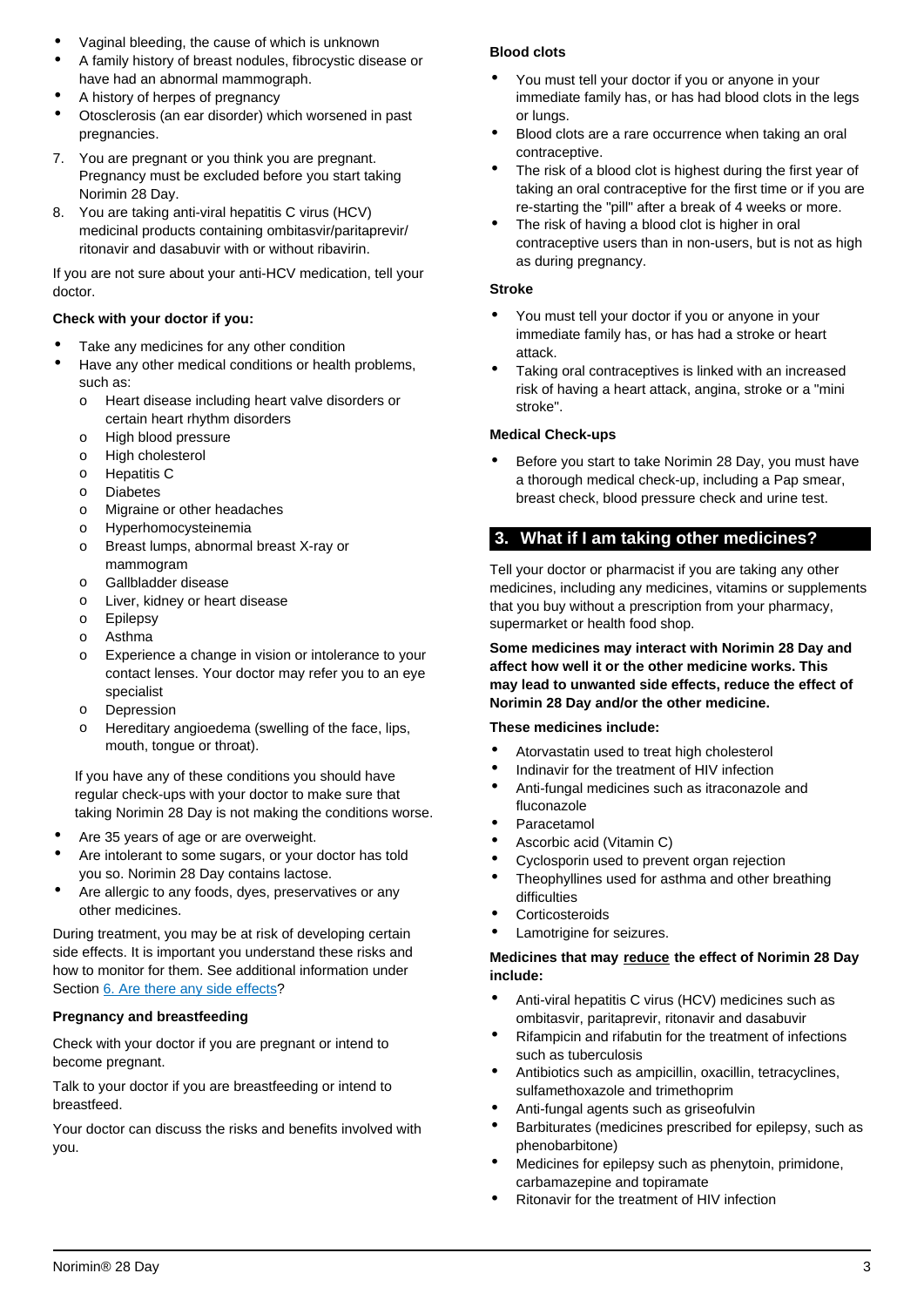- Modafinil used to treat excessive daytime sleepiness
- Corticosteroids such as dexamethasone
- St John's wort, an ingredient found in medicines you can purchase without a prescription from a pharmacy, supermarket or health food shop.

**While you are taking these medicines, and for seven days after stopping them, you must use a non-hormonal method of contraception (such as condoms or a diaphragm, but not the rhythm or temperature methods).**

**If the seven days extend into the inactive orange tablet section, then you should start a new pack on the next day after having taken the last blue active tablet from the current pack. Skip the 7 orange tablets.**

This is particularly important if you need to take antibiotics or medicines for epilepsy.

Ask your doctor or pharmacist about how long you need to use additional non-hormonal contraception.

**Check with your doctor or pharmacist if you are not sure about what medicines, vitamins or supplements you are taking and if these affect Norimin 28 Day.**

# <span id="page-3-0"></span>**4. How do I use Norimin 28 Day?**

# **How much to take**

- Take one tablet every day.
- Follow the instructions provided and use Norimin 28 Day until your doctor tells you to stop.

## **When to take Norimin 28 Day**

- Norimin 28 Day should be taken at the same time every day regardless of how often you have sex.
- Norimin 28 Day will work best if you do not miss any tablets and take it at the same time each day. Taking Norimin 28 Day at the same time each day will also help you remember when to take your tablets.
- If you are concerned about this, please speak to your doctor or pharmacist.

#### **How to take Norimin 28 Day**

Swallow the tablet whole with a full glass of water.

## **How to start taking Norimin 28 Day for the first time**

- To begin Norimin 28 Day, take your first tablet on the first day of your next period, that is, the day your bleeding starts.
- Take your first tablet from the top row of the silver section of the strip (i.e. the section which contains all the blue tablets). Take the tablet which corresponds to the appropriate day of the week. For example, if your first day of bleeding is on TUESDAY, take the blue tablet marked "TUE" from the top row of the silver section of the strip.
- Continue to take one tablet every day, following the arrows around the strip, until you finish all 21 blue tablets in the silver section of the strip.
- Then take one orange tablet daily for the next 7 days, following the arrows so that you are taking the correct tablet for the day of the week. Taking these orange tablets helps you to remember to take a tablet every day.
- You can expect your period during the week that you are taking these orange inactive tablets. Your protection continues during this week.
- On the day after your last orange tablet, begin the next strip with a blue tablet from the top row of the silver section that matches the day of the week. Do this even if you are still bleeding.
- You should start your tablets the same day of the week every 4 weeks.
- Repeat this sequence of tablet taking for as long as birth control is required.
- This product is effective from the first day if taken as directed above.
- Although spotting and break-through bleeding may occur in some women, these tend to disappear in the majority of patients after the first three to four cycles.
- Make sure you always have a new strip of tablets available, so that you can continue to take the tablets without interruption.

#### **Going on to further blister packs**

#### **How to switch to Norimin 28 Day from a different oral contraceptive**

If you are switching to Norimin 28 Day from another 21 or 28 day oral contraceptive, follow the instructions below carefully.

#### **If switching from a 21 day oral contraceptive:**

- Stop taking your current oral contraceptive after you have taken the last active tablet.
- Leave 7 tablet-free days.
- Start the new Norimin 28 Day pack on the eighth day by taking a blue active tablet from the top row of the silver section which corresponds to the day of the week.
- Continue to take one tablet every day, following the arrows around the strip until you finish all 21 blue tablets in the silver section of the strip.
- Then take one orange tablet daily for the next 7 days, before starting your new strip.

#### **You must use an additional, non-hormonal method of contraception (such as condoms or a diaphragm, but not the rhythm or temperature methods) until a blue tablet has been taken daily for 7 days without a break.**

#### **If switching from a 28 day oral contraceptive:**

- Stop taking your current oral contraceptive after you have taken the last inactive tablet in the strip.
- Start the new Norimin 28 Day pack on the next day by taking a blue active tablet from the top row which corresponds to the day of the week.
- Continue to take one tablet every day, following the arrows around the strip until you finish all 21 blue tablets in the silver section of the strip.
- Then take one orange tablet daily for the next 7 days, before starting your new strip.

#### **You must use an additional, non-hormonal method of contraception (such as condoms or a diaphragm, but not the rhythm or temperature methods) until a blue tablet has been taken daily for 7 days without a break.**

#### **If you forget to use Norimin 28 Day**

Norimin 28 Day should be used regularly at the same time each day. If you miss your dose at the usual time, it may not work as well in protecting you from becoming pregnant.

#### **Do not take a double dose to make up for the dose you missed.**

**If you miss a blue active tablet:**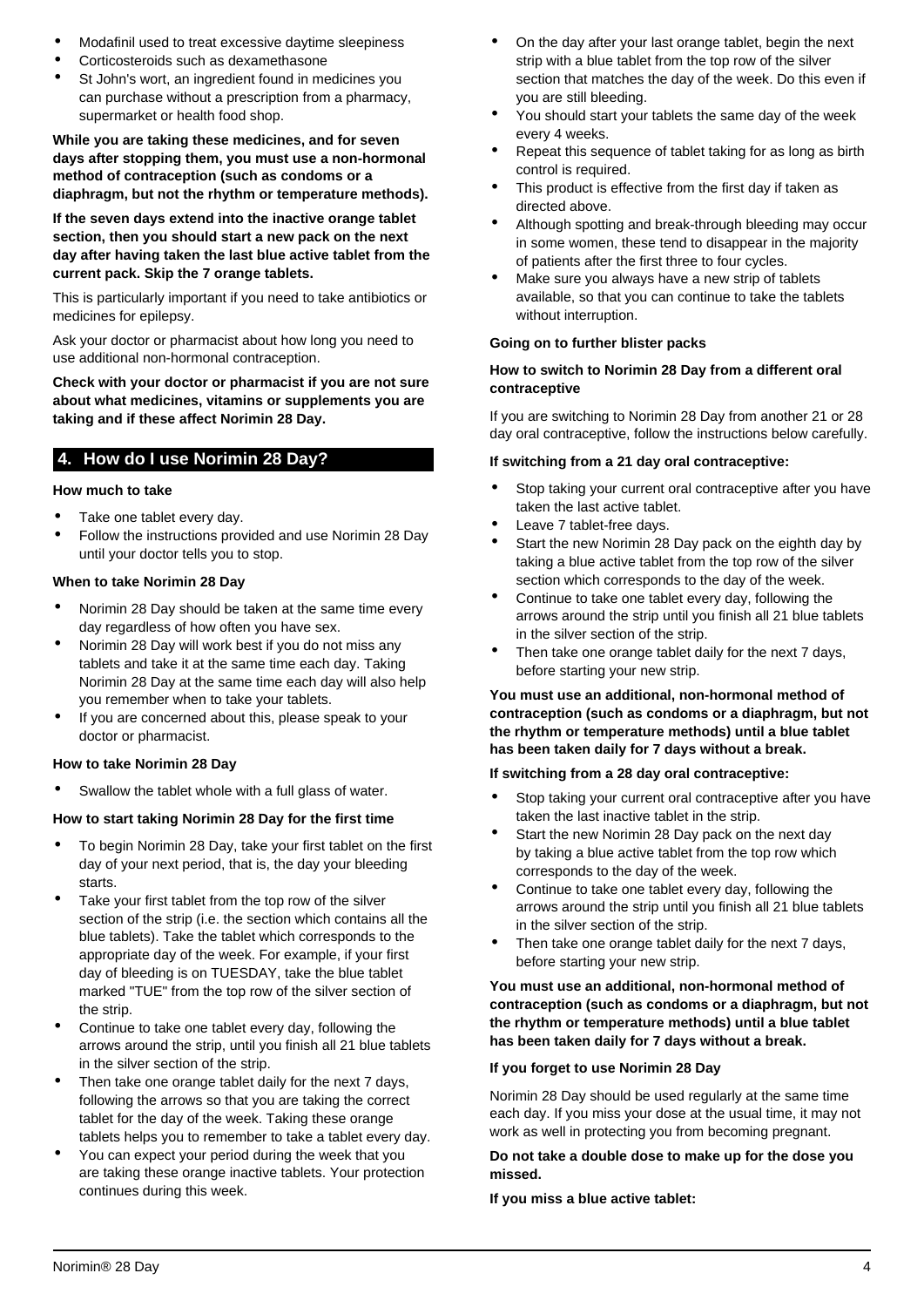- If you are less than 12 hours late in taking your tablet, you should take that tablet at once and then take the next one at your usual time.
- If you are more than 12 hours late in taking your tablet, do not take it.
- Take the next day's tablet at the usual time and use an additional, non-hormonal method of contraception for the next seven days (such as condoms or a diaphragm, but not the rhythm or temperature methods).
- If the seven days extend into the inactive orange tablet section, start a new pack on the day after taking the last blue active tablet from the current pack. Take your first tablet from the top row of the new strip, then repeat the sequence of tablet taking for as long as birth control is required. This will mean that you will not have a period until you finish the second pack.

### **If you miss more than one blue tablet, contact your doctor for advice on what to do.**

#### **If you miss an orange inactive tablet, take it as soon as you remember and continue on as before. Additional birth control method is not necessary in this case.**

If your doctor told you to take Norimin 28 Day differently, or you are unclear about the above directions, discuss this with them.

If you have trouble remembering to take Norimin 28 Day, ask your pharmacist for some hints.

## **If you vomit or have diarrhoea after taking Norimin 28 Day**

If you suffer from a stomach upset which results in vomiting or diarrhoea, the effectiveness of Norimin 28 Day may be reduced.

During any period of vomiting or diarrhoea, continue taking Norimin 28 Day tablets. Also use a non-hormonal method of contraception (such as condoms or a diaphragm, but not the rhythm or temperature methods), and continue for seven days following the episode of vomiting or diarrhoea. If these seven days extend into the inactive orange tablet section you should start a new pack on the next day after having taken the last active blue tablet from the silver section of the current pack (i.e. skip the orange inactive tablets).

You may not have a period until you finish the second pack.

If you have vomiting or diarrhoea after taking an orange tablet, do not worry.

## **If you take too much Norimin 28 Day**

If you think that you have taken too much Norimin 28 Day, you may need urgent medical attention.

#### **You should immediately:**

- phone the Poisons Information Centre (**by calling 13 11 26**), or
- contact your doctor, or
- go to the Emergency Department at your nearest hospital.

## **You should do this even if there are no signs of discomfort or poisoning.**

Serious ill effects have not been reported in young children who have taken large doses of birth control pills.

<span id="page-4-0"></span>Overdosage may cause nausea. This may be followed by vaginal bleeding in some women.

# **5. What should I know while using Norimin 28 Day?**

#### **Things you should do**

- Tell all doctors, dentists and pharmacists who are treating you that you are taking Norimin 28 Day.
- Tell the hospital doctor that you are taking Norimin 28 Day birth control pills if you need to have an operation, or go to hospital in an emergency.
- If you are about to be started on any new medicine, tell your doctor or dentist and your pharmacist that you are taking Norimin 28 Day.
- If you become pregnant while taking Norimin 28 Day, see your doctor immediately.
- If you are about to have any blood tests, tell your doctor you are taking Norimin 28 Day.

It may interfere with the results of some tests.

• Tell your doctor you are taking Norimin 28 Day at least 4 weeks before any planned hospitalisation or surgery.

Your doctor may tell you to stop taking Norimin 28 Day several weeks before surgery or at the time of immobilisation. Your doctor will tell you when you can start taking Norimin 28 Day after you are back on your feet.

To avoid pregnancy during this time you must use a nonhormonal method of contraception such as condoms or a diaphragm.

Tell your doctor if you feel depressed, think you are retaining water, experience headaches, experience persistent or recurrent irregular bleeding or your eyes are uncomfortable whilst wearing contact lenses.

Your doctor will assess your condition and advise whether or not you should continue to take Norimin 28 Day.

- Tell your doctor if you experience feelings of sickness or breast tenderness that do not improve or stop after the first few months of continued use.
- Tell your doctor if you experience vaginal irritation or discharge. It may be an indication of yeast infection for which treatment is available from your doctor.

## **Missed periods**

- If you miss a period and you have taken your tablets correctly, continue taking your tablets as you would normally.
- Sometimes you might not have a menstrual period while taking Norimin 28 Day.
- If you miss a period and you have not taken your tablets correctly, keep taking your tablets and see your doctor immediately.

Not taking your tablets correctly includes missing one or more tablets or starting a new pack later than you should have.

- If you miss two menstrual periods, stop taking your tablets and see your doctor, even if you have taken the tablets correctly. You must use a non-hormonal method of contraception, (such as condoms or a diaphragm) during this time.
- Your doctor should make sure you are not pregnant before you start taking Norimin 28 Day again.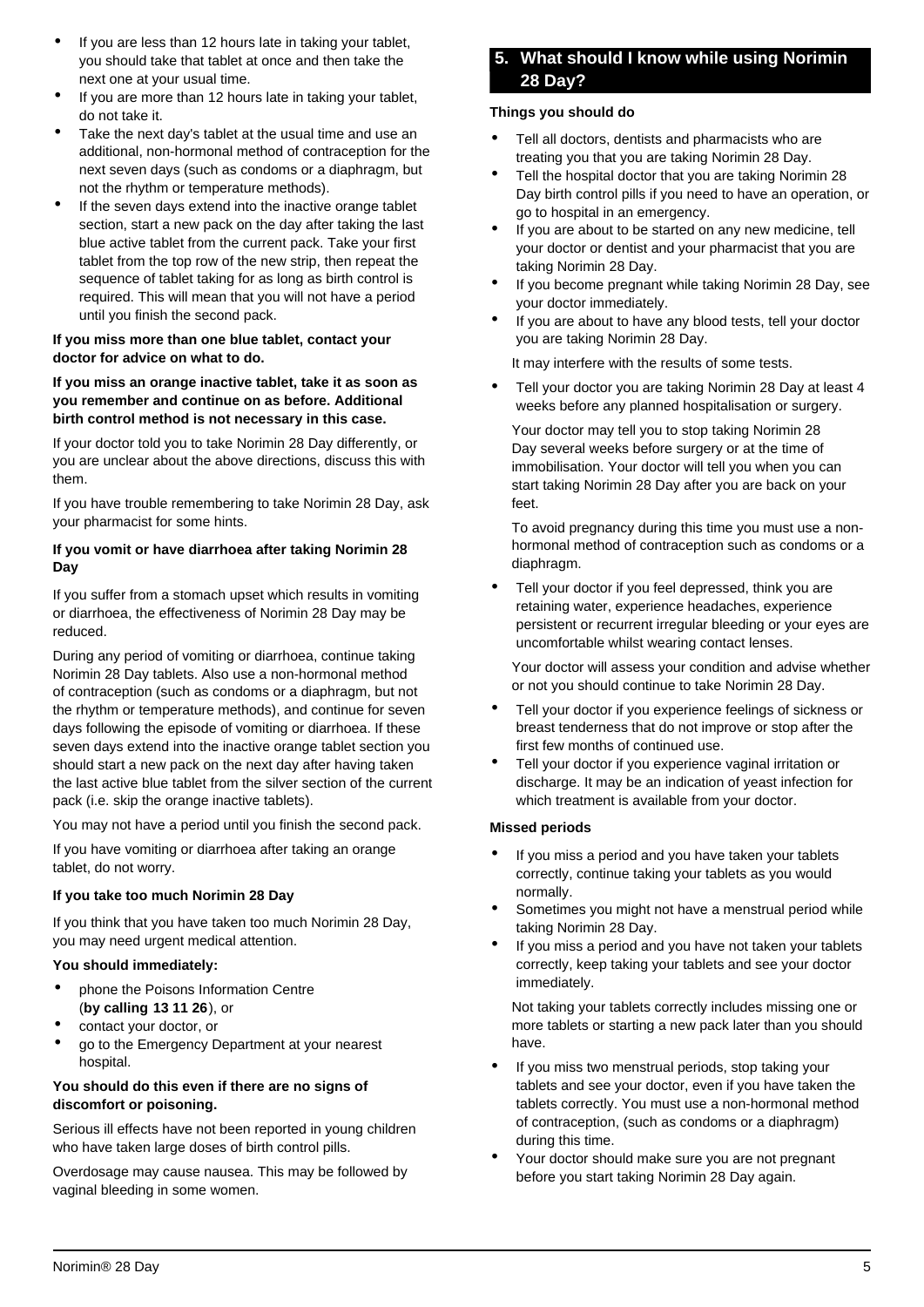## **Medical Check Up**

- Visit your doctor regularly for check-ups and physical examinations, including Pap smears, blood pressure checks and breast, abdomen and pelvic organ examinations.
- A pap smear can detect any abnormal cells from the cervix, which may develop into cancer. Cervical cancer has been reported to occur more frequently in women who use oral contraceptives.
- Your doctor will advise you of the type and frequency of any tests required.

#### **Breast cancer risk**

- Perform regular breast self-examination
- Examining your breasts for lumps or any changes in size or shape can help you find a breast cancer early. Breast cancer has been found more frequently in women who use oral contraceptives. It is not known whether this increase is caused by the use of oral contraceptives, or if it is due to the fact that users were examined more often, and therefore the breast cancer was detected earlier.
- If you are unsure, ask your doctor about breast selfexamination.

#### **Sexually transmitted disease (STD)**

- If you are worried about contracting a sexually transmitted disease (STD) use a barrier contraceptive method.
- Norimin 28 Day does not protect against the transmission of STDs such as HIV-AIDS, chlamydia, genital herpes and warts, gonorrhoea, hepatitis B or human papilloma virus. To protect against STDs ask your partner to wear a condom when having sexual intercourse with you.

#### **Things you should not do**

- Do not take Norimin 28 Day if the packaging is torn or shows signs of tampering.
- If it is expired or is damaged, return it to your pharmacist for disposal.

Norimin 28 Day may have no effect at all, or worse, have an entirely unexpected effect, if you take it after the expiry date.

- Do not take Norimin 28 Day to treat any other complaints unless your doctor tells you to.
- Do not give your medicine to anyone else even if they have the same condition as you.
- Do not stop taking Norimin 28 Day, or change the dosage, without checking with your doctor.
- If you stop taking Norimin 28 Day or do not take a tablet every day, without using another form of contraception, you may become pregnant.

#### **Driving or using machines**

**Be careful before you drive or use any machines or tools until you know how Norimin 28 Day affects you.**

Norimin 28 Day may cause dizziness in some people

#### **Drinking alcohol**

No information available.

#### **Looking after your medicine**

• Keep your Norimin 28 Day tablets in a dry place, at a temperature below 25°C.

• Do not keep your tablets in the refrigerator.

Follow the instructions in the carton on how to take care of your medicine properly.

Store it in a cool dry place away from moisture, heat or sunlight; for example, do not store it:

- in the bathroom or near a sink, or
- in the car or on window sills.

Do not use this medicine after the expiry date.

#### **Keep it where young children cannot reach it.**

• A locked cupboard at least one-and-a-half metres above the ground is a good place to store medicines.

#### **After stopping Norimin 28 Day**

Delays in becoming pregnant may occur after Norimin 28 Day therapy is stopped. This is more likely to occur in women whose periods were irregular before using birth control pills.

See your doctor if you continue to experience difficulties in falling pregnant.

#### **When to discard your medicine**

If your doctor tells you to stop taking Norimin 28 Day or if the tablets have passed their expiry date, ask your pharmacist what to do with any that are left over.

#### **Getting rid of any unwanted medicine**

If you no longer need to use this medicine or it is out of date, take it to any pharmacy for safe disposal.

## <span id="page-5-0"></span>**6. Are there any side effects?**

All medicines can have side effects. If you do experience any side effects, most of them are minor and temporary. However, some side effects may need medical attention.

See the information below and, if you need to, ask your doctor or pharmacist if you have any further questions about side effects.

#### **Side effects**

| Side effects                                                                                                                                                                                                                                                                                                                                                                                                                                                                                                                                                                           | What to do                                                                                    |
|----------------------------------------------------------------------------------------------------------------------------------------------------------------------------------------------------------------------------------------------------------------------------------------------------------------------------------------------------------------------------------------------------------------------------------------------------------------------------------------------------------------------------------------------------------------------------------------|-----------------------------------------------------------------------------------------------|
| <b>Reproductive or breast problems:</b><br>changes in bleeding patterns,<br>including break-through bleeding<br>spotting<br>painful periods<br>absence of periods, but if you<br>have not taken Norimin 28 Day as<br>directed you should check whether<br>you are pregnant<br>change in menstrual flow<br>change in cervical secretions<br>breast changes (tenderness,<br>enlargement and secretion)<br>change in sexual drive<br>vaginal thrush (Candida), vaginal<br>irritation, change in mucus from<br>the vagina<br>pre-menstrual-like symptoms<br>suppression of milk production | Speak to your<br>doctor if you<br>have any of<br>these side<br>effects and<br>they worry you. |

#### **Stomach problems such as:**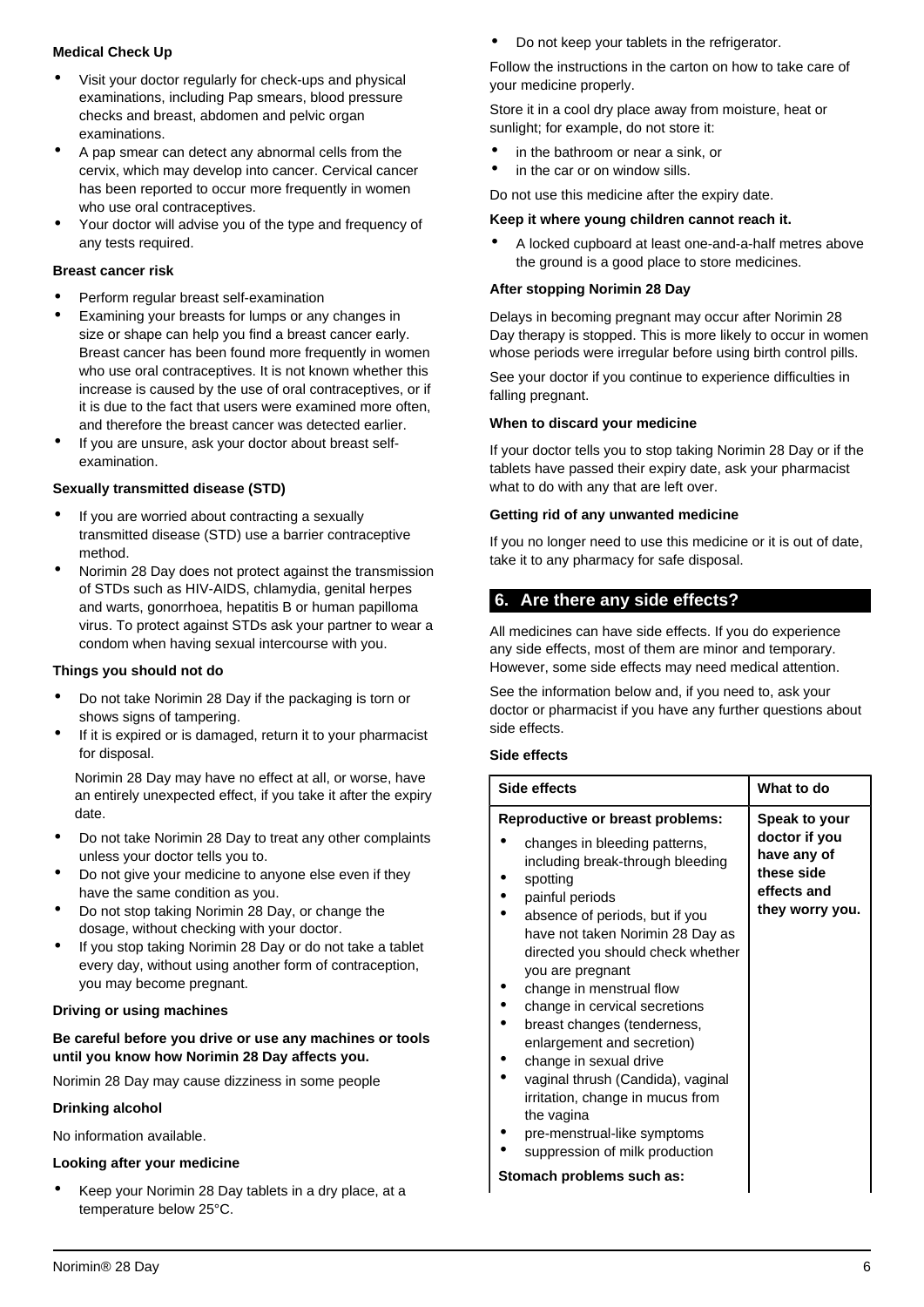| <b>Side effects</b>                                                                                                                                                                                                                                                                                 | What to do |
|-----------------------------------------------------------------------------------------------------------------------------------------------------------------------------------------------------------------------------------------------------------------------------------------------------|------------|
| gastric or stomach discomforts<br>including abdominal pain, cramps,<br>bloating, nausea, vomiting and<br>diarrhoea<br>change in appetite.                                                                                                                                                           |            |
| Difficulties thinking or working<br>because:                                                                                                                                                                                                                                                        |            |
| headache, including migraines<br>nervousness, dizziness<br>mood change, including<br>depression<br>fatigue or tiredness<br>contact lenses becoming<br>uncomfortable to wear                                                                                                                         |            |
| Changes to your appearance such<br>as:                                                                                                                                                                                                                                                              |            |
| change in weight<br>swelling of the hands, ankles or<br>feet<br>dark discolouration of the skin<br>blotchy discolouration on the face<br>or limbs (which may persist after<br>the tablets have been stopped)<br>hair growth or loss of scalp hair<br>increase in body hair<br>acne, rashes, itching |            |
| <b>Aches and pains:</b>                                                                                                                                                                                                                                                                             |            |
| leg cramps<br>back ache                                                                                                                                                                                                                                                                             |            |

# **Serious side effects**

| Serious side effects                                                                                                                                                                                                                                                                                                                                                                                              | What to do                                                                                                                                                                                                                                                             |
|-------------------------------------------------------------------------------------------------------------------------------------------------------------------------------------------------------------------------------------------------------------------------------------------------------------------------------------------------------------------------------------------------------------------|------------------------------------------------------------------------------------------------------------------------------------------------------------------------------------------------------------------------------------------------------------------------|
| <b>Worsening of your existing</b><br>conditions such as:<br>chorea (involuntary muscle<br>spasm)<br>porphyria (a group of disorders<br>than can cause skin or nerve<br>problems)<br>systemic lupus erythematosus<br>(Lupus)<br>varicose veins<br>gallbladder disease<br>kidney disease<br>hereditary angioedema (swelling<br>of the face lips, mouth tongue or<br>throat)<br>epileptic seizures<br>asthma attack. | Call your<br>doctor straight<br>away, or go<br>straight to the<br><b>Emergency</b><br><b>Department at</b><br>your nearest<br>hospital if you<br>notice any of<br>these serious<br>side effects.<br>You may need<br>urgent medical<br>attention or<br>hospitalisation. |
| Pain or discomfort:                                                                                                                                                                                                                                                                                                                                                                                               |                                                                                                                                                                                                                                                                        |
| fever<br>unexplained or persistent pains in<br>the head, chest, arm or below the<br>breastbone                                                                                                                                                                                                                                                                                                                    |                                                                                                                                                                                                                                                                        |

| Serious side effects |                                                                                                                                                                                                                                                                                                                                                                                                                                                                                                                                                            | What to do |
|----------------------|------------------------------------------------------------------------------------------------------------------------------------------------------------------------------------------------------------------------------------------------------------------------------------------------------------------------------------------------------------------------------------------------------------------------------------------------------------------------------------------------------------------------------------------------------------|------------|
| $\bullet$            | severe pain, swelling or<br>discolouration in either of your<br>legs<br>discomfort radiating to the back,<br>jaw, throat or stomach<br>abdominal pain<br>weakness or numbness in any<br>part of your body                                                                                                                                                                                                                                                                                                                                                  |            |
|                      | Digestive system problems:                                                                                                                                                                                                                                                                                                                                                                                                                                                                                                                                 |            |
|                      | bloody diarrhoea<br>feeling of indigestion or choking<br>rectal bleeding<br>loss of appetite or weight loss<br>Problems with your eyes or<br>eyesight:                                                                                                                                                                                                                                                                                                                                                                                                     |            |
|                      | blurred or double vision<br>partial or complete loss of sight<br>eye protrusion, swelling of the eye<br>or eye lesions                                                                                                                                                                                                                                                                                                                                                                                                                                     |            |
|                      | <b>Migraines:</b>                                                                                                                                                                                                                                                                                                                                                                                                                                                                                                                                          |            |
|                      | migraine headaches for the first<br>time<br>more frequent or severe migraines<br>if you already suffer from them                                                                                                                                                                                                                                                                                                                                                                                                                                           |            |
|                      | General feelings of unwellness,                                                                                                                                                                                                                                                                                                                                                                                                                                                                                                                            |            |
|                      | including:                                                                                                                                                                                                                                                                                                                                                                                                                                                                                                                                                 |            |
| $\bullet$            | feeling tired<br>shortness of breath<br>rapid or irregular heartbeat<br>dizziness or fainting, sometimes<br>with loss of balance<br>sweating, nausea or vomiting<br>an unusual cough                                                                                                                                                                                                                                                                                                                                                                       |            |
|                      | Changes to your body:                                                                                                                                                                                                                                                                                                                                                                                                                                                                                                                                      |            |
|                      | confusion, trouble speaking or<br>understanding<br>breast lumps                                                                                                                                                                                                                                                                                                                                                                                                                                                                                            |            |
|                      | jaundice or a yellowing of the skin<br>or eyes, often with fever, fatigue,<br>loss of appetite, dark coloured<br>urine, nausea and vomiting.<br>Taking oral contraceptives may<br>be associated with liver disease<br>including liver cancer<br>rise in blood pressure. You may<br>experience headache, blurred<br>vision or palpitations. Sometimes<br>your blood pressure may rise<br>without you experiencing any of<br>these symptoms. It is important<br>to keep your routine doctor's<br>appointments so that your blood<br>pressure can be checked. |            |
|                      | swelling of the face, lips, tongue or<br>other parts of the body, shortness<br>of breath, wheezing or trouble<br>breathing.                                                                                                                                                                                                                                                                                                                                                                                                                                |            |

**Tell your doctor or pharmacist if you notice anything else that may be making you feel unwell.**